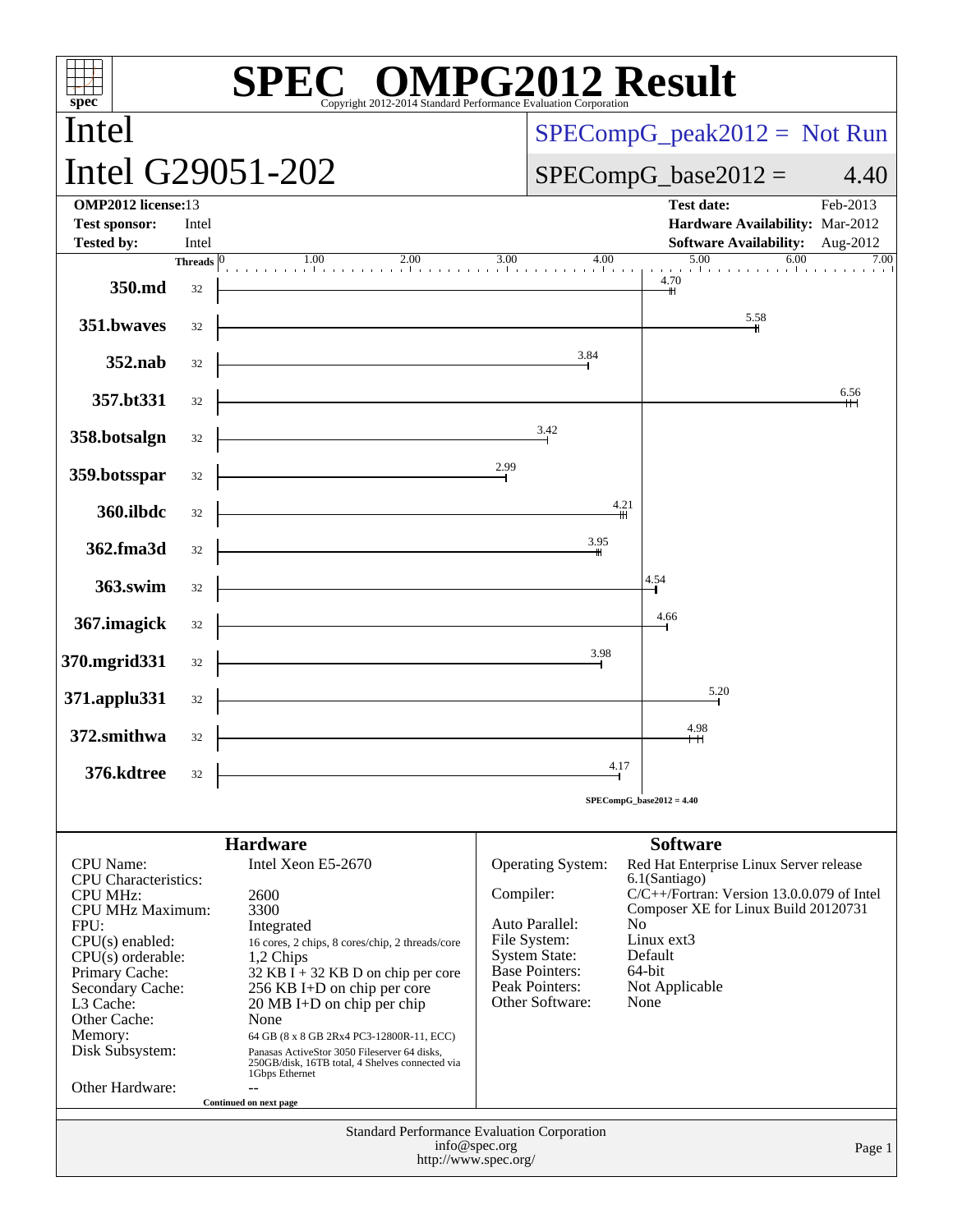# **[SPEC OMPG2012 Result](http://www.spec.org/auto/omp2012/Docs/result-fields.html#SPECOMPG2012Result)**

# Intel Intel G29051-202

[SPECompG\\_peak2012 =](http://www.spec.org/auto/omp2012/Docs/result-fields.html#SPECompGpeak2012) Not Run

### $SPECompG_base2012 = 4.40$  $SPECompG_base2012 = 4.40$

**[OMP2012 license:](http://www.spec.org/auto/omp2012/Docs/result-fields.html#OMP2012license)**13 **[Test date:](http://www.spec.org/auto/omp2012/Docs/result-fields.html#Testdate)** Feb-2013

**[Test sponsor:](http://www.spec.org/auto/omp2012/Docs/result-fields.html#Testsponsor)** Intel **[Hardware Availability:](http://www.spec.org/auto/omp2012/Docs/result-fields.html#HardwareAvailability)** Mar-2012 **[Tested by:](http://www.spec.org/auto/omp2012/Docs/result-fields.html#Testedby)** Intel **[Software Availability:](http://www.spec.org/auto/omp2012/Docs/result-fields.html#SoftwareAvailability)** Aug-2012

[Base Threads Run:](http://www.spec.org/auto/omp2012/Docs/result-fields.html#BaseThreadsRun) 32<br>Minimum Peak Threads: -- $Da<sub>2</sub>$  Th

| миниции Реак Тигеасия:<br><b>Maximum Peak Threads:</b><br>$\mathbf{u}$ |                                                                                             |                                                                                                                              |       |                |       |                                                                                                                                                                                                                                                                                                                  |       |             |                        |              |                                                                                                          |              |                |              |
|------------------------------------------------------------------------|---------------------------------------------------------------------------------------------|------------------------------------------------------------------------------------------------------------------------------|-------|----------------|-------|------------------------------------------------------------------------------------------------------------------------------------------------------------------------------------------------------------------------------------------------------------------------------------------------------------------|-------|-------------|------------------------|--------------|----------------------------------------------------------------------------------------------------------|--------------|----------------|--------------|
|                                                                        |                                                                                             |                                                                                                                              |       |                |       | <b>Results Table</b>                                                                                                                                                                                                                                                                                             |       |             |                        |              |                                                                                                          |              |                |              |
|                                                                        | <b>Base</b>                                                                                 |                                                                                                                              |       |                |       |                                                                                                                                                                                                                                                                                                                  |       | <b>Peak</b> |                        |              |                                                                                                          |              |                |              |
| <b>Benchmark</b>                                                       |                                                                                             | <b>Threads</b> Seconds                                                                                                       | Ratio | <b>Seconds</b> | Ratio | <b>Seconds</b>                                                                                                                                                                                                                                                                                                   | Ratio |             | <b>Threads Seconds</b> | <b>Ratio</b> | <b>Seconds</b>                                                                                           | <b>Ratio</b> | <b>Seconds</b> | <b>Ratio</b> |
| 350.md                                                                 | 32                                                                                          | 985                                                                                                                          | 4.70  | 988            | 4.69  | 978                                                                                                                                                                                                                                                                                                              | 4.74  |             |                        |              |                                                                                                          |              |                |              |
| 351.bwayes                                                             | 32                                                                                          | 812                                                                                                                          | 5.58  | 811            | 5.58  | 808                                                                                                                                                                                                                                                                                                              | 5.61  |             |                        |              |                                                                                                          |              |                |              |
| 352.nab                                                                | 32                                                                                          | 1012                                                                                                                         | 3.84  | 1013           | 3.84  | 1013                                                                                                                                                                                                                                                                                                             | 3.84  |             |                        |              |                                                                                                          |              |                |              |
| 357.bt331                                                              | 32                                                                                          | 722                                                                                                                          | 6.56  | 727            | 6.52  | 715                                                                                                                                                                                                                                                                                                              | 6.63  |             |                        |              |                                                                                                          |              |                |              |
| 358.botsalgn                                                           | 32                                                                                          | 1272                                                                                                                         | 3.42  | 1273           | 3.42  | 1271                                                                                                                                                                                                                                                                                                             | 3.42  |             |                        |              |                                                                                                          |              |                |              |
| 359.botsspar                                                           | 32                                                                                          | 1755                                                                                                                         | 2.99  | 1757           | 2.99  | 1761                                                                                                                                                                                                                                                                                                             | 2.98  |             |                        |              |                                                                                                          |              |                |              |
| 360.ilbdc                                                              | 32                                                                                          | 841                                                                                                                          | 4.24  | 846            | 4.21  | 853                                                                                                                                                                                                                                                                                                              | 4.17  |             |                        |              |                                                                                                          |              |                |              |
| 362.fma3d                                                              | 32                                                                                          | 963                                                                                                                          | 3.95  | 966            | 3.93  | 956                                                                                                                                                                                                                                                                                                              | 3.98  |             |                        |              |                                                                                                          |              |                |              |
| 363.swim                                                               | 32                                                                                          | 998                                                                                                                          | 4.54  | 999            | 4.54  | 996                                                                                                                                                                                                                                                                                                              | 4.55  |             |                        |              |                                                                                                          |              |                |              |
| 367. imagick                                                           | 32                                                                                          | 1508                                                                                                                         | 4.66  | 1510           | 4.66  | 1508                                                                                                                                                                                                                                                                                                             | 4.66  |             |                        |              |                                                                                                          |              |                |              |
| 370.mgrid331                                                           | 32                                                                                          | 1113                                                                                                                         | 3.97  | 1112           | 3.98  | 1110                                                                                                                                                                                                                                                                                                             | 3.98  |             |                        |              |                                                                                                          |              |                |              |
| 371.applu331                                                           | 32                                                                                          | 1165                                                                                                                         | 5.20  | 1167           | 5.19  | 1166                                                                                                                                                                                                                                                                                                             | 5.20  |             |                        |              |                                                                                                          |              |                |              |
| 372.smithwa                                                            | 32                                                                                          | 1065                                                                                                                         | 5.03  | 1095           | 4.89  | 1077                                                                                                                                                                                                                                                                                                             | 4.98  |             |                        |              |                                                                                                          |              |                |              |
| 376.kdtree                                                             | 32                                                                                          | 1080                                                                                                                         | 4.17  | 1080           | 4.17  | 1082                                                                                                                                                                                                                                                                                                             | 4.16  |             |                        |              |                                                                                                          |              |                |              |
|                                                                        |                                                                                             |                                                                                                                              |       |                |       |                                                                                                                                                                                                                                                                                                                  |       |             |                        |              | Results appear in the order in which they were run. Bold underlined text indicates a median measurement. |              |                |              |
|                                                                        |                                                                                             | some common utilities.                                                                                                       |       |                |       | <b>Platform Notes</b><br>\$Rev: 395 \$ \$Date:: 2012-07-25 #\$ 8f8c0fe9e19c658963a1e67685e50647<br>running on esg015 Fri Feb 15 22:14:39 2013<br>This section contains SUT (System Under Test) info as seen by<br>To remove or add to this section, see:<br>http://www.spec.org/omp2012/Docs/config.html#sysinfo |       |             |                        |              | Sysinfo program /panfs/panfs2/home2/aknyaze1/OMP2012/1.0/Docs/sysinfo                                    |              |                |              |
|                                                                        | caution.)                                                                                   | From /proc/cpuinfo<br>2 "physical id"s (chips)<br>32 "processors"<br>cpu cores : 8<br>siblings : 16<br>cache size : 20480 KB |       |                |       | model name : Intel(R) Xeon(R) CPU E5-2670 0 @ 2.60GHz<br>following excerpts from /proc/cpuinfo might not be reliable.<br>physical 0: cores 0 1 2 3 4 5 6 7<br>physical 1: cores 0 1 2 3 4 5 6 7<br>Continued on next page                                                                                        |       |             |                        |              | cores, siblings (Caution: counting these is hw and system dependent.                                     | Use with     | The            |              |
|                                                                        |                                                                                             |                                                                                                                              |       |                |       |                                                                                                                                                                                                                                                                                                                  |       |             |                        |              |                                                                                                          |              |                |              |
|                                                                        | <b>Standard Performance Evaluation Corporation</b><br>info@spec.org<br>http://www.spec.org/ |                                                                                                                              |       |                |       |                                                                                                                                                                                                                                                                                                                  |       |             |                        |              |                                                                                                          |              |                | Page         |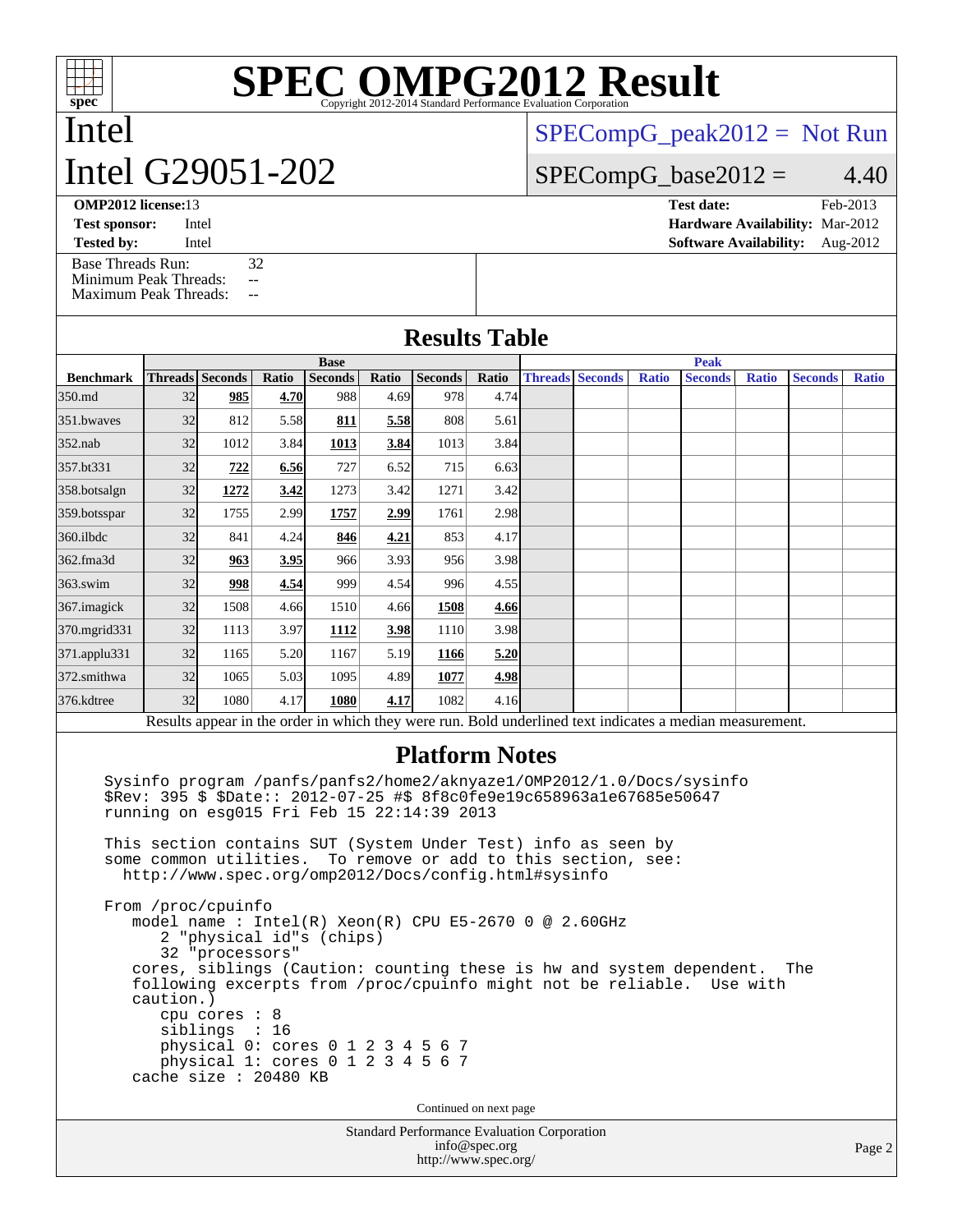

Intel

# **[SPEC OMPG2012 Result](http://www.spec.org/auto/omp2012/Docs/result-fields.html#SPECOMPG2012Result)**

# Intel G29051-202

 $SPECompG_peak2012 = Not Run$  $SPECompG_peak2012 = Not Run$ 

 $SPECompG_base2012 = 4.40$  $SPECompG_base2012 = 4.40$ 

**[OMP2012 license:](http://www.spec.org/auto/omp2012/Docs/result-fields.html#OMP2012license)**13 **[Test date:](http://www.spec.org/auto/omp2012/Docs/result-fields.html#Testdate)** Feb-2013 **[Test sponsor:](http://www.spec.org/auto/omp2012/Docs/result-fields.html#Testsponsor)** Intel **[Hardware Availability:](http://www.spec.org/auto/omp2012/Docs/result-fields.html#HardwareAvailability)** Mar-2012 **[Tested by:](http://www.spec.org/auto/omp2012/Docs/result-fields.html#Testedby)** Intel **[Software Availability:](http://www.spec.org/auto/omp2012/Docs/result-fields.html#SoftwareAvailability)** Aug-2012

### **[Platform Notes \(Continued\)](http://www.spec.org/auto/omp2012/Docs/result-fields.html#PlatformNotes)**

From /proc/meminfo<br>MemTotal: 66055220 kB HugePages\_Total: 0<br>Hugepagesize: 2048 kB Hugepagesize:

 From /etc/\*release\* /etc/\*version\* redhat-release: Red Hat Enterprise Linux Server release 6.1 (Santiago) system-release: Red Hat Enterprise Linux Server release 6.1 (Santiago) system-release-cpe: cpe:/o:redhat:enterprise\_linux:6server:ga:server

uname -a:

 Linux esg015 2.6.32-131.0.15.el6.x86\_64.crt.1 #3 SMP Fri May 20 16:57:43 PDT 2011 x86\_64 x86\_64 x86\_64 GNU/Linux

run-level 3 Feb 15 00:37

 SPEC is set to: /panfs/panfs2/home2/aknyaze1/OMP2012/1.0 Filesystem Type Size Used Avail Use% Mounted on panfs://36.107.212.1/home2 panfs 14T 9.0T 4.7T 66% /panfs/panfs2/home2

Cannot run dmidecode; consider saying 'chmod +s /usr/sbin/dmidecode'

(End of data from sysinfo program)

### **[General Notes](http://www.spec.org/auto/omp2012/Docs/result-fields.html#GeneralNotes)**

 ======================================================================== BIOS settings notes: Intel Turbo Boost Technology (Turbo) : Enabled ======================================================================== General Notes and Enviroment variables ENV\_KMP\_LIBRARY=turnaround ENV\_KMP\_STACKSIZE=256M ENV\_KMP\_BLOCKTIME=infinite ENV\_OMP\_DYNAMIC=FALSE ENV\_KMP\_AFFINITY=compact,0 ======================================================================== base:gross: COPTIMIZE = -O3 -xAVX -ipo1 -openmp -ansi-alias -shared-intel CXXOPTIMIZE = -O3 -xAVX -ipo1 -openmp -shared-intel FOPTIMIZE = -O3 -xAVX -ipo1 -openmp -shared-intel

Page 3